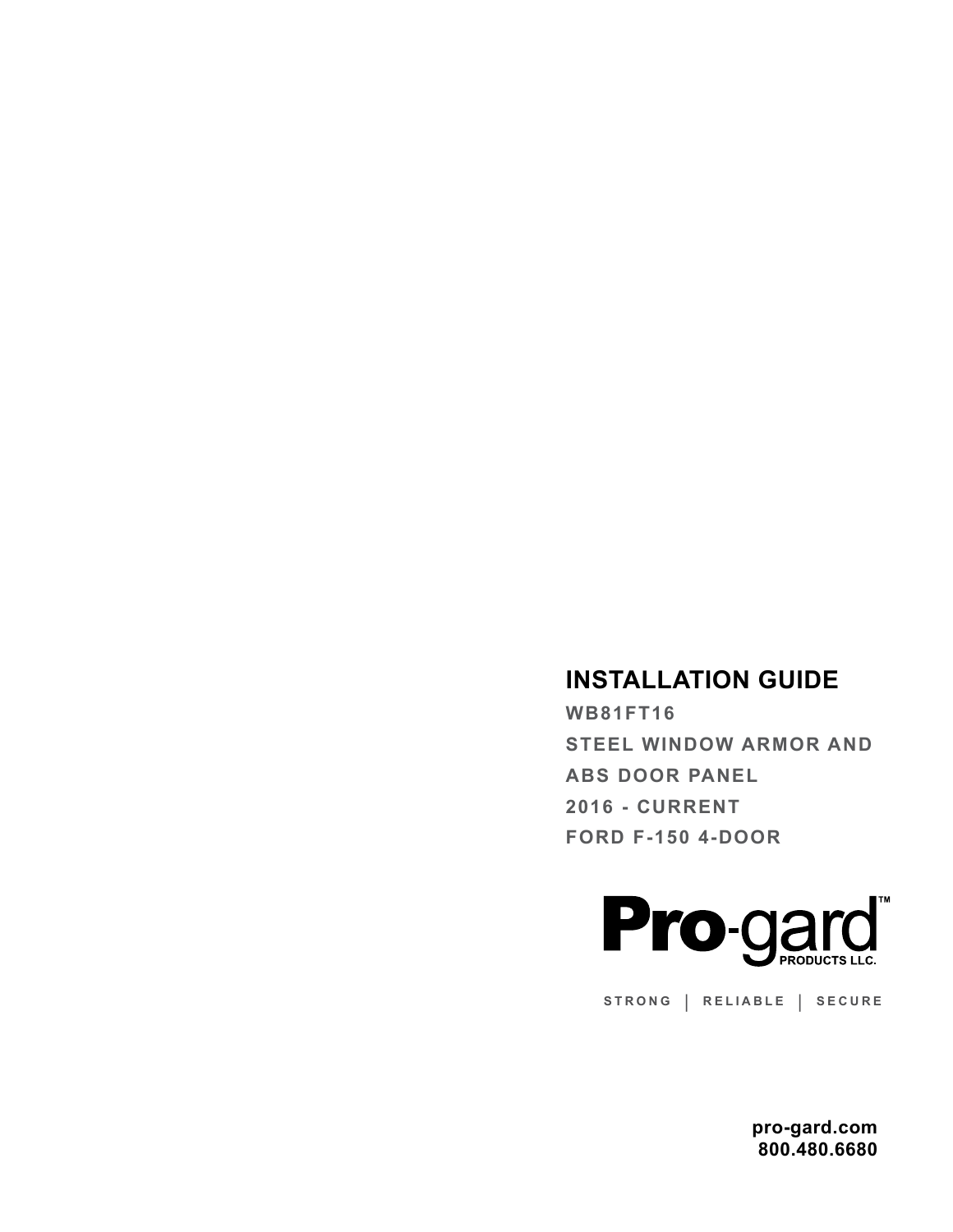

I. Refer to the diagram on the last page to verify all parts were received. DRAWN BY: ge to verify all parts were received. diagram on the last page to verify all parts were reco dr ag- **or P**

#### II. The following tools will be required to complete *The information contained herein is* REVI RD, SRAB WODNI W II. The following tools will be required to complete the installation. II. The following tools will be required to con  $\kappa$ ing tools will be r

- 1. Drill with standard #2 Philips driver
	- 2. Drill bit 3/32" diameter

## **III. Read all instructions carefully before starting the assembly process.**

**NOTE:** *Locate all wiring before drilling holes or installing any fasteners.*

# **IV. OEM Door Panel Removal**

A. Remove the OEM door panel from the door frame. (See Fig. 1)

 *Note: Remove the window seal from door panel, this will be used before the window armor is installed.*

- B. Now remove the door speaker from the vehicle.
- C. Next Push the large rubber grommet into the door shell, along with the wires. Also push in the door latch cable and lower the door lock rod out of the way. Fig. 1 PASSENGER-SIDE SHOWN

OEM DOOR PANEL

- D. Remove the power window switch from the door panel and reconnect it to the vehicle wiring harness.
- E. Secure the door latch cable to the door frame so it will not rattle.
- F. Make sure the power window switch is connected to the harness, protect it from moisture and secure the harness inside the door frame away from the window travel.

.

*Note: The window switch must be reinstalled. If window switch is not reinstalled the vehicle will register that the door is ajar. Furthermore. the driver will not have the ability to roll the window up or down.*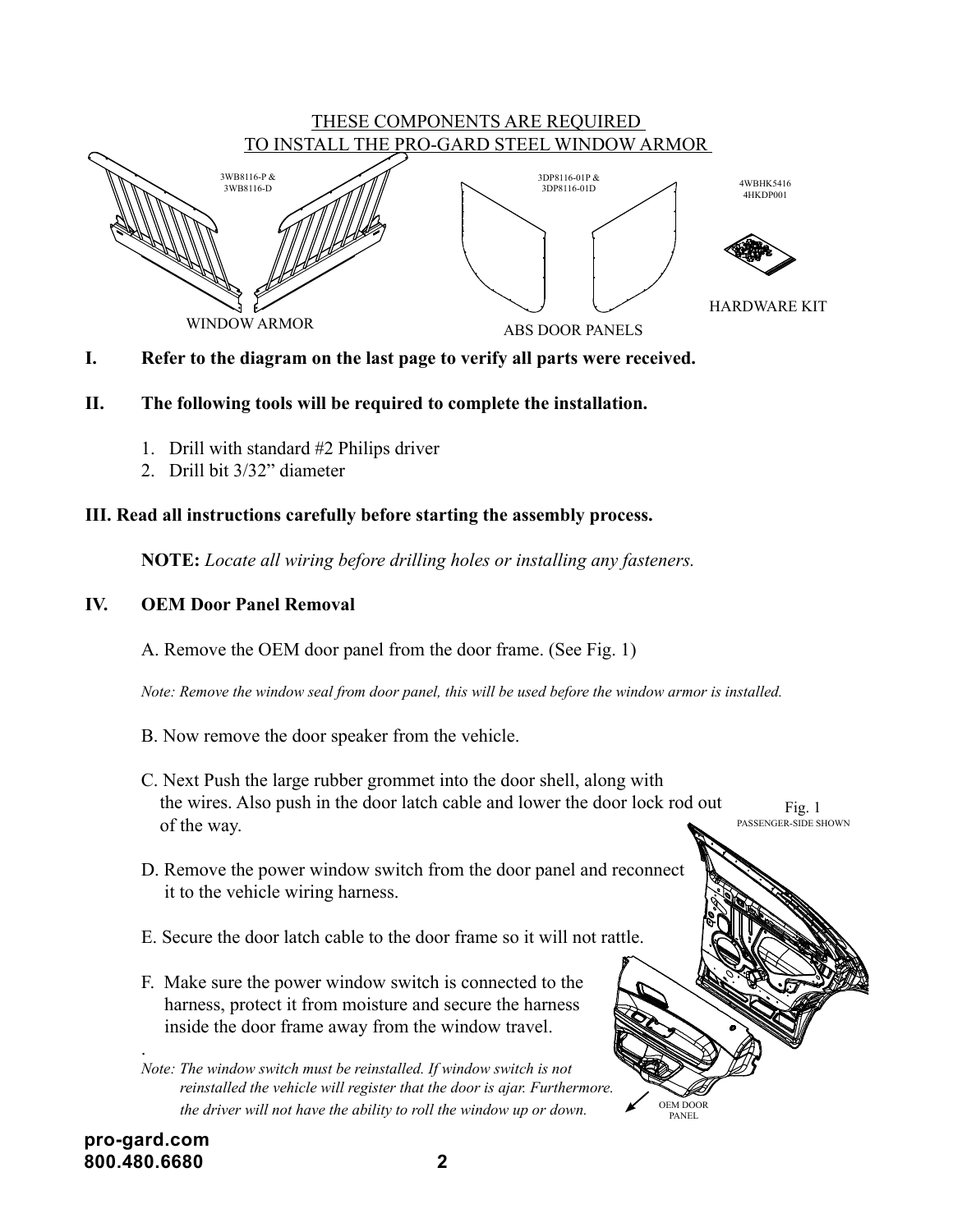## **V. ABS Door Panel Installation**

- A. Place the window seal back onto the door frame as though the door panel was there.
- B. Next, place the ABS Door Panel against the door and align. Once the panel fits flush around the door latch (see Fig. 2), install one #8 x 5/8 to both sides of the door. Ensure that the side of the ABS Door panel closest to the door hinges is flush with the door.
- C. Attach the remainder of the door panel, from top to bottom with the supplied screws  $(3X72)$ , Type A-self tapping, sometimes it is necessary to drill a 3/32" pilot. (See Fig. 3)

#### **VI. Window Armor Installation**

- A. Raise the Window Armor above the ABS door panel. Then lower the Window Armor so that the ABS door panel slides into the Window Armor's lower bracket. Ensure that the retaining flanges on lower bracket fit onto the window seal correctly. Continue to push down until it locks into place.
- B. Center the outside of the metal mounting frame on the door from side to side. (See Fig. 5)
- C. Align the upper bracket of the Window Armor to the upper door frame, before securing.
- D. Install six screws in the upper bracket of the Window Armor. Using the  $(3X72)$  #8 x 5/8 self tapping screws. Followed by the remaining two lower screw locations in the lower bracket of the Window Armor. (See Fig. 4)

#### **VII. Installation Complete**